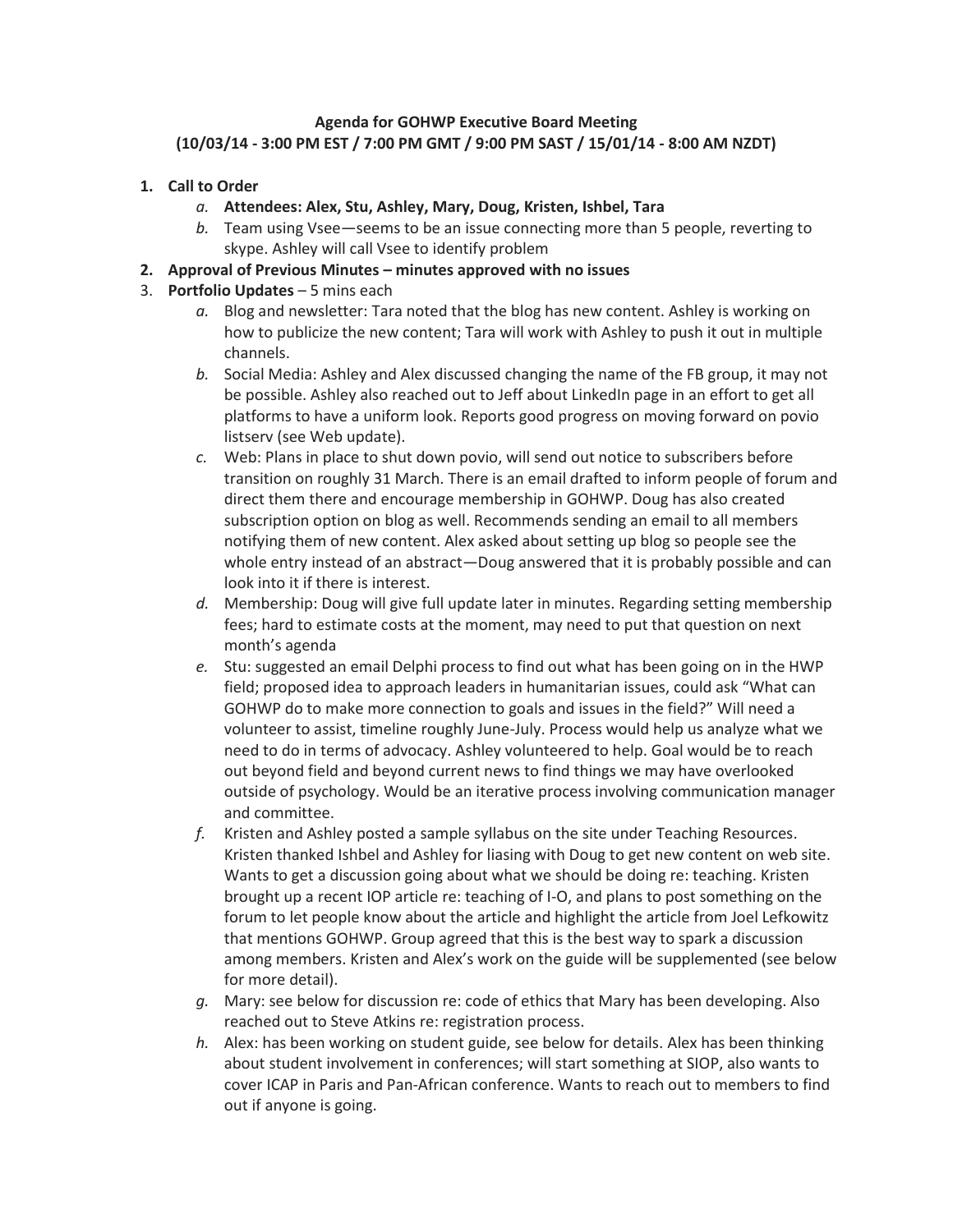## **4. New Business**

- *a.* Alex/Kristen Feedback on structure of HWP guide (20 mins)
	- i. Alex and Kristen have put a great deal of effort into the guide in order to make it a useful resource for academics, practitioners, and students
	- ii. Alex walked the group through the student section of the guide as well as the overall structure and asked the group for feedback.
	- iii. Proposed profiling students as part of the guide and offered some suggestions. Tara's graduate student may be a good profile candidate. Doug suggested using student profiles on blog as well.
	- iv. Alex also mentioned his desire to make sure that all aspects of HWP are represented.
	- v. Mary noted that a lot of the examples in the guide seem to cross over across categories, which may create issues that don't need to be created. Alex agreed and offered another way to communicate the information.
	- vi. Tara suggested that the guide can also include suggestions for students working in labs that are already related to HWP—students can encourage their advisors to identify as HWP as opposed to change their actual research focus
- *b.* Ines/Kristen Chain of communication for updating website (10 mins)
	- i. Ongoing conversation from previous web site: question of who web information should be sent to (should Kristen go through Ines or straight to Doug). Decision was made to send things straight to Doug for posting instead of through Ines. Kristen asked about keeping relevant people in the loop before posting. Ishbel suggested that the group send things to Doug and cc anyone else who needs to be kept informed. Doug agreed that the process was efficient and that we can adjust on the fly if we need a new process in the future.
	- ii. Alex noted that we have lots of arms in our online presence; it's hard to keep track of it all. Would be helpful to keep everyone in the loop. People who manage particular portals can be responsible for posting new content. Doug mentioned that there is a way to have blog posts also appear on our Facebook group page and he will look into it. Alex suggested that the forum should be the first stop and group agreed. Decision was made to post all new content on forum first, relevant portfolio mgrs will be responsible for keeping tabs on forum and bringing content up when appropriate. Doug asked where it should go, the public or private forum? Decision would be made on case-by-case basis, but default is to go to public forum unless there is a reason to keep it private (e.g., bylaws, or other internal organizational issue).
- *c.* Doug membership update (10 mins)
	- i. When people sign up for GOHWP, they do so under the web site/qualtrics. Doug reviewed all apps since November and sent them welcome emails/encouraged them to subscribe to blog. Doug has now set it up so new membership applications send an email to Doug.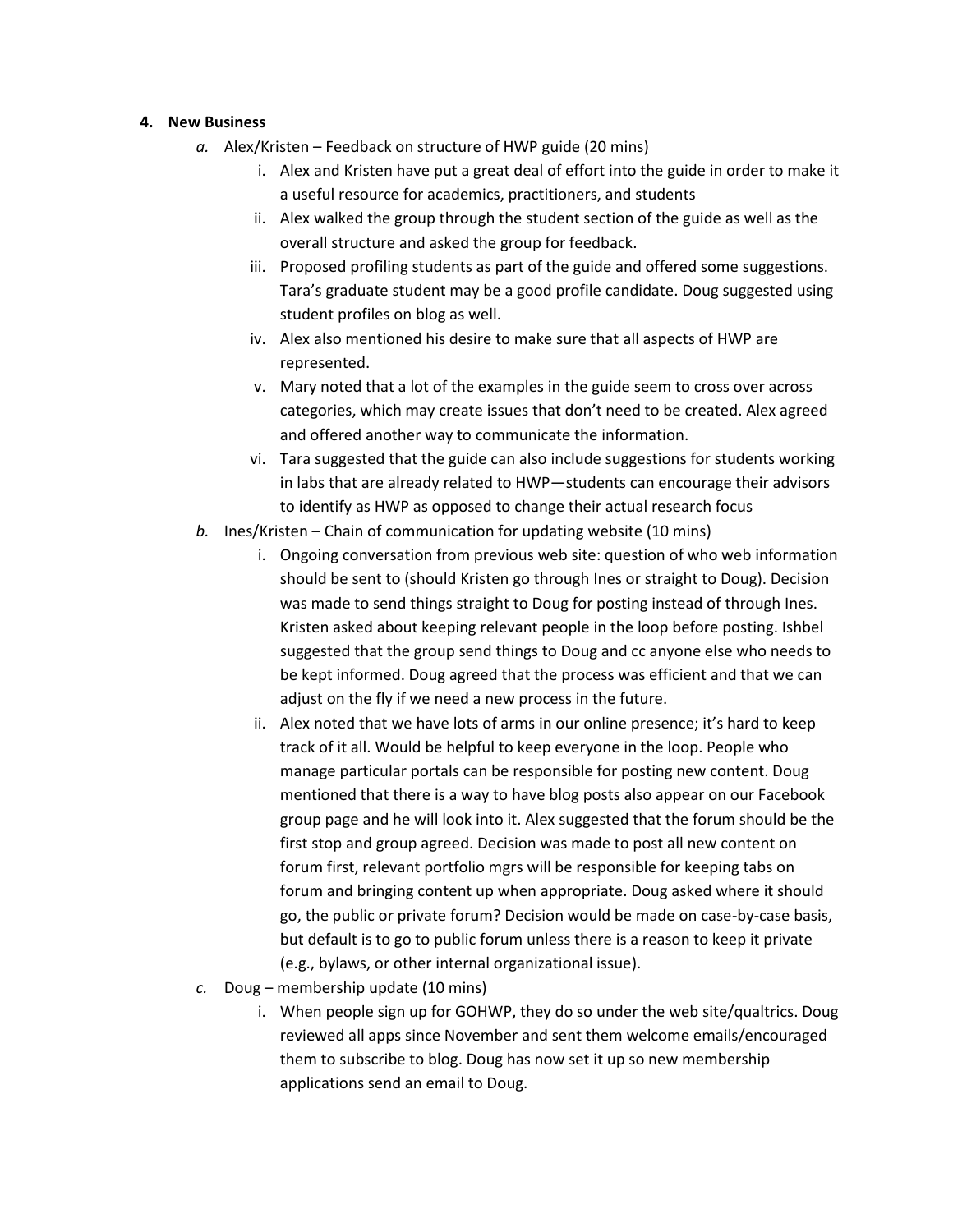- ii. Summary of current membership: 182 members, 9 are undergraduates. 103 females, 29 countries represented, none from South America. 90 from North America, 22 from Europe, 19 from Africa. 51 new members last year, 19 in the past few months. Doug raised some concern about overrepresentation from some parts of the world, asked about possible connections in South America specifically. Doug will send out one-pager summarizing current membership breakdowns.
- iii. In working on the membership dues, Doug asked what the dues would be used for. This will be held for discussion at our next meeting.
- *d.* Mary Code of Ethics (10 mins)
	- i. Mary thanked Doug and Stu for their work in pulling together other ethics codes from other organizations, which Mary used to generate our "code of ethical behavior." Meant to communicate to members about what the organization expects of them and points them to other relevant codes.
	- ii. Tara suggested a relevant piece of language from APA regarding practicing outside one's area of expertise/competence. Ishbel added to this by suggesting that we add such language into the introductory section which already specifies that people are also expected to follow the code of their professional associations as relevant. Mary asked about how to get it onto the web site. Ines sent message that she approves of the code. Decision made to obtain feedback from Stu and then post it to forum. Alex raised a point that people might have a problem having the code of ethics imposed on them, and to improve transparency we should give people the opportunity to give input. Mary noted that we are giving people a range of codes to draw from, and that if people had serious objections they would make it known. On the other hand Mary noted that we have emphasized transparency and inclusion. Ishbel noted that we have two kinds of members, including 89 members who have been with us from the start, who might want to provide input. The decision was to post it on the forum and invite comments, but frame it as "this is our code of ethics, as of XX date it will be official."
- *e.* Kristen database discussion (20 mins)
	- i. Started with a ton of information that was all over the place and attempted to organize it. We currently have a list of organizations, some are listed on web site, unclear how decisions were made
	- ii. Big questions:
		- 1. How do we market it?
		- 2. How do we get information from people once they've attended conferences, published, etc
		- 3. Alex added: What are our inclusion criteria for who/what/why things are listed on the website?
	- iii. Tab specific information
		- 1. Organizations: mostly pulled from website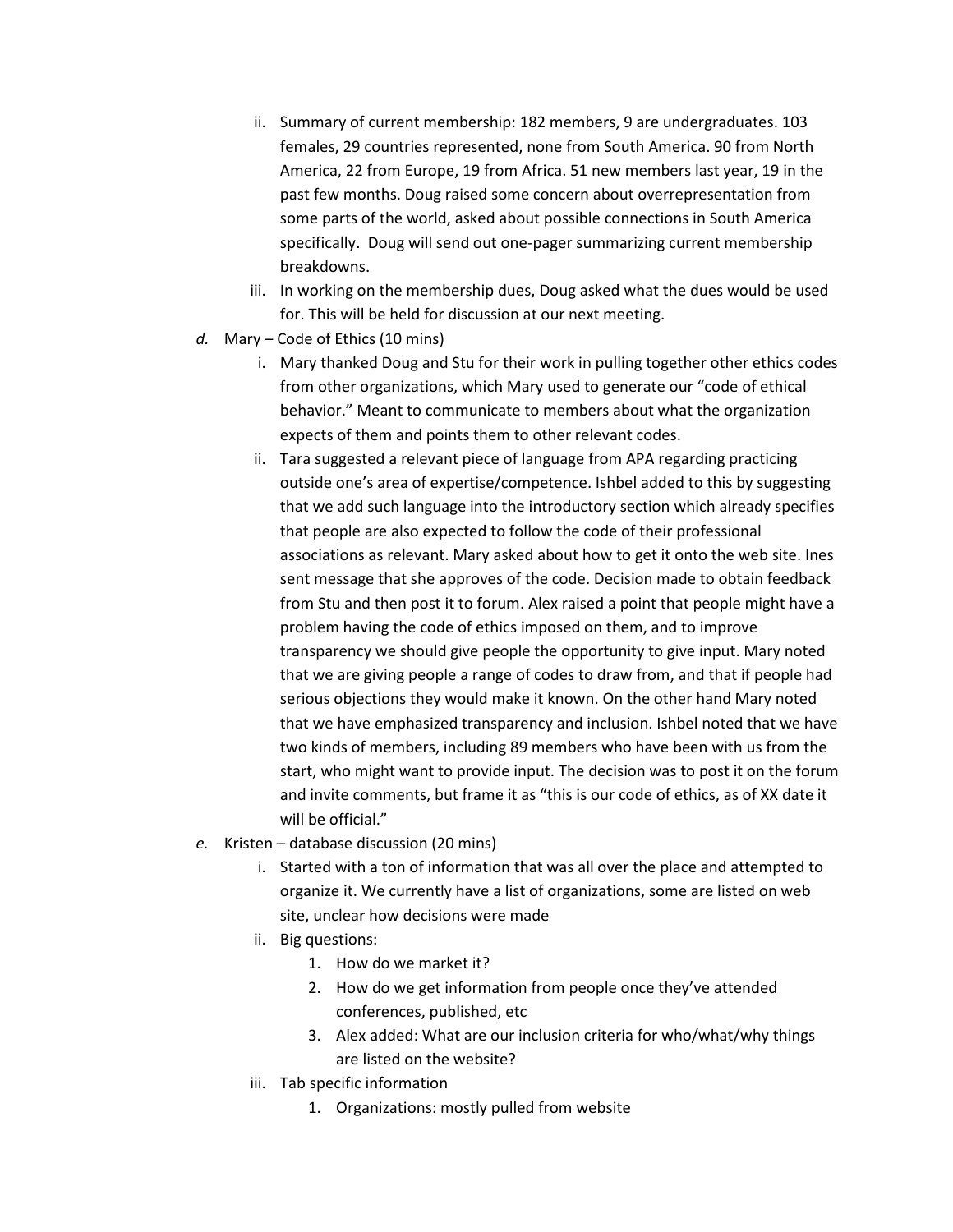- 2. Pubs: all pulled from what is on the website already; probably needs updated- reach out to membership to ask for pubs as they become available
- 3. University and programs: vetted programs only right now; some look related but it's unclear without verification, so we should stick with only the programs we know are legitimate
- 4. Scholarship/funding: little info available
- 5. Jobs/internships: little info available
- iv. Next step: come up with a clear criteria for inclusion in each tab, and be very explicit about that on the website (list of resources, specific criteria, a spot for members to submit their own suggestions for each category)
	- 1. Ishbel proposed for pubs section: come up with categories and ask people to submit with tags for categorization; once we've come up with criteria and categories, push a message to the membership asking for them to submit their work, using a form which categorises it all for us.
	- 2. Kristen: for vetting with scholarships and internship how should we go about it?
		- a. Ishbel suggested that it should potentially be updated in the forum rather than a page on the website because of the changing nature of jobs/scholarship opportunities
		- b. Ashley proposed a sub-forum devoted to jobs because of the high volume of questions about that; Alex mentions the need as well, as it might encourage people to keep returning to the forums
		- c. Ishbel added the proposal of an individual sub-forum for conferences
	- 3. Kristen proposed that she takes a look at criteria that will go to all EB members for review; Alex added a reminder that rather than having a member-driven pub page, we need to be more specific to avoid a "CV dump;" in order to grow, we need to make sure we are able to
	- 4. Doug- do we want to create sub-forums now or will we wait?
		- a. Ishbel proposed now; but should this be on the public or members only forum?
			- i. Doug said both seem reasonable options, open-sourced (public) seems nice in terms of getting information out to people, but then if we take it away after the members-only, dues time comes around it may be discouraging; Ashley provided input that in some way we need to provide a value to our members for joining the organization and not undermine our value as GOHWP by making everything available to everyone; Ishbel discussed that the dues scale will be structured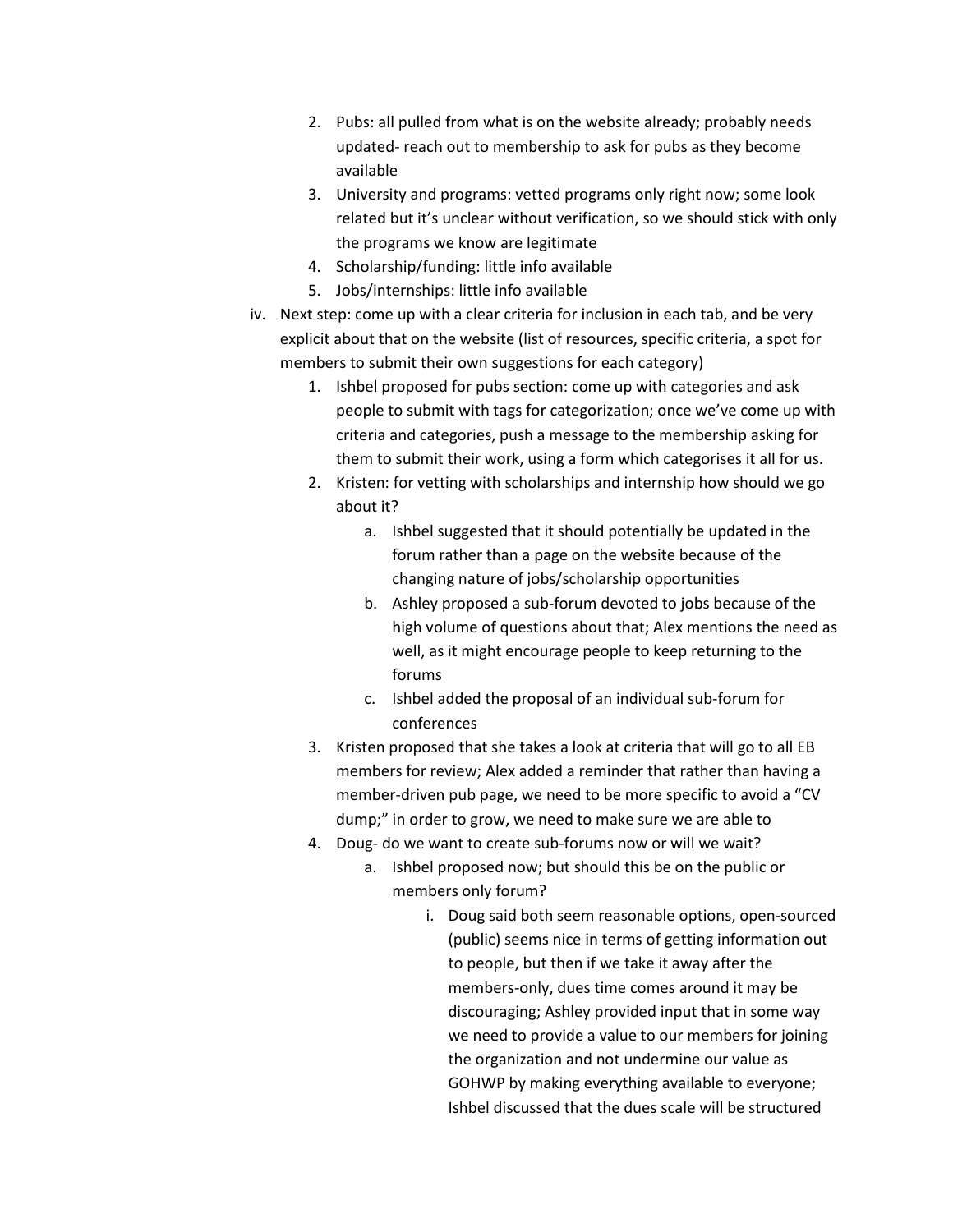for income, and should include access for people who are unable to pay dues (whether or not we actually test for this); Alex brought up the point that we don't have dues now, and so what is our long-term vision of what we consider members, and so we may need to rethink the value of a public forum—we could provide public info via our blog/Facebook etc.

- ii. What is the value of the public forum? Doug- revisit the question next month to see if we need both a public and members only forum; Ashley will need to hold off on the email re: povio; Ishbel suggested that the blog changes the landscape of how we communicate; Alex proposed we need to think about what the purpose of each communication platform is; Ishbel brought up the point that people are limited by their own anxiety about posting on the forum because of the public nature, and therefore retaining just the members only forum might be more appropriate; Doug said that we could only have a members-only forum that we call Povio, and the email will need to be revised to reflect that; Alex proposed that we think long-term (1-2 years down the road) about how we want information to be spread and what membership entry will look like in the future- do we set a low bar for membership inclusion with access to information for members only, or do we set a high bar and retain a two-tiered system (public and members only)
- iii. Ishbel proposed that in order to be inclusive we could have a fee which people can opt out of, and then if people say they can't pay, we don't have to make them prove they can't afford it; have a more long-term view of what the dues structure might look like; Doug brought up point about content for members/nonmembers, donation vs. dues, etc.; we will hold off on shutting down Povio; Ishbel will add "everything" to agenda next meeting – dues, member value, vision, communication purposes, etc.
	- 1. Doug asked if this is a question for the EB or for the entire membership; Ishbel suggests revisiting the membership survey, specifically the question regarding whether people are